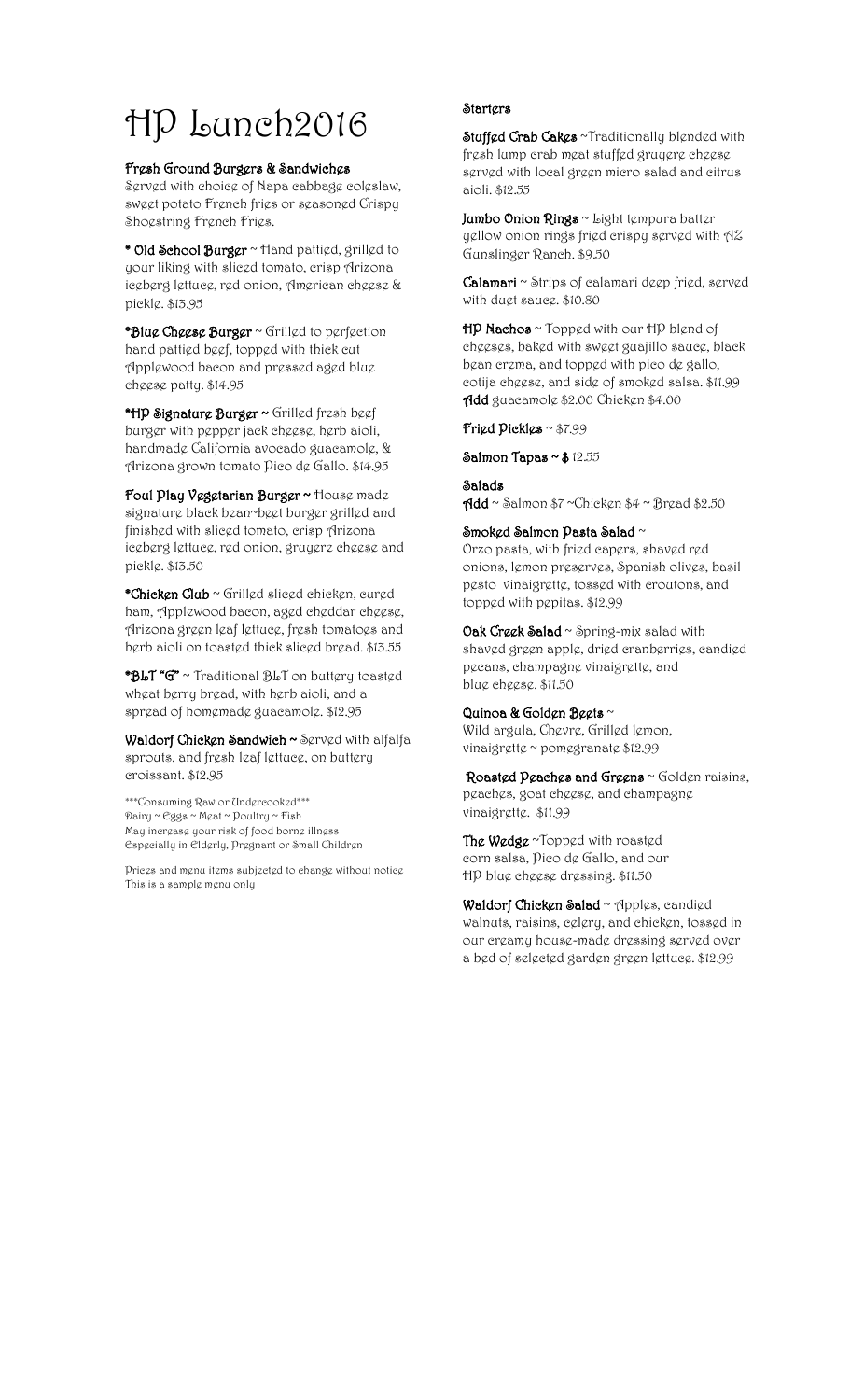# HP Lunch2016

### **Southwest**

Signature Taco Collection

All Tacos are served in corn tortillas with choice of shoe string French fries, sweet potato fries or coleslaw.

Add ~ Sour Cream \$1 Guacamole \$2 Chicken \$4

\*Chicen Tinga Taco ~ Shredded Chicken Breast, slowly cooked with a mild chipotle sauce, topped with citrus slaw and finished with Pico de Gallo and cotija cheese. \$12.99

\*Tempura Shrimp Tacos ~Shredded lettuce with sweet and spicy 3 Chile sauce, Pico de Gallo and corn salsa. \$14.50

 \*Calamari Tacos ~ Home-made agrodolce slaw, secret fish sauce and topped with Pico de Gallo, served with French fries. \$13.55

\*Fish Tacos  $\sim$  Herb aioli, homemade slaw of cabbage, secret fish sauce topped with Pico de Gallo, and accompanied with French fries.12.95

Nopalitos Tacos ~ Saute nopalitos in salsa roja, alfa sprouts, wasabi crema, pico de gallo, corn salsa and cotija cheese. \$13.50

\* Chili Rojo Braised Beef Tacos ~ Slow roasted brisket, in a chili rojo sauce topped with citrus slaw, finished with Pico de Gallo corn salsa and cotija cheese. \$13.99

\*Espresso BBQ Pork Carnitas Tacos ~ Topped with fresh shredded cabbage, chopped cilantro, wasabi crema, Pico de Gallo, corn salsa, and cotija cheese \$13.99

\*BBQ Chicken Quesadilla ~ Served with a side of smoked salsa. \$12.99

HP Nachos \$11.99

# **XXXL BURRITO EVERYTHING BUT THE KITCHEN SINK**

This amazing burrito has all your favorites: Espresso Pork Carnitos, Chilie Rojo Braised Beef, Chicken Tinga, Napalitos, cabbage, cilantro, corn salsa, pico de gallo and topped with guacamole, pico de gallo, sour cream and served with a fried jalapeño. \$14.50

Daily Chef's Rotation

House-made soup with Freshest local ingredients \$6

# **Combinations**

Soup & Salad ~ fresh tossed garden salad with choice of dressing & cup of chef's soup \$8.50

## Cup of Soup & Half Sandwich \$9.50

Half Sandwich & Salad \$9.95

## Beverages

Soft Drinks \$3.50 Ice Teas \$3.50 Coffee/Decaf \$3.50 Juices \$4.00

# Specialty Coffees

Americano ~ Espresso \$3.25 Cappuccino ~ Latte  $$4.50$ Café Mocha ~ Flavored Lattes \$4.75 Frozen Coffee's \$5.95 Smoothies \$6.25 Extra Shot Expresso \$.75

## ~ Classic Cocktails ~ Beers ~ Wine ~ Margaritas ~Specialty Cocktails~ Ice Cream ~ Desserts

\*Consuming Raw or Undercooked\* Dairy ~ Eggs ~ Meat ~ Poultry ~ Fish May increase your risk of food borne illness Prices and menu items subject to change without notice This is a sample menu only